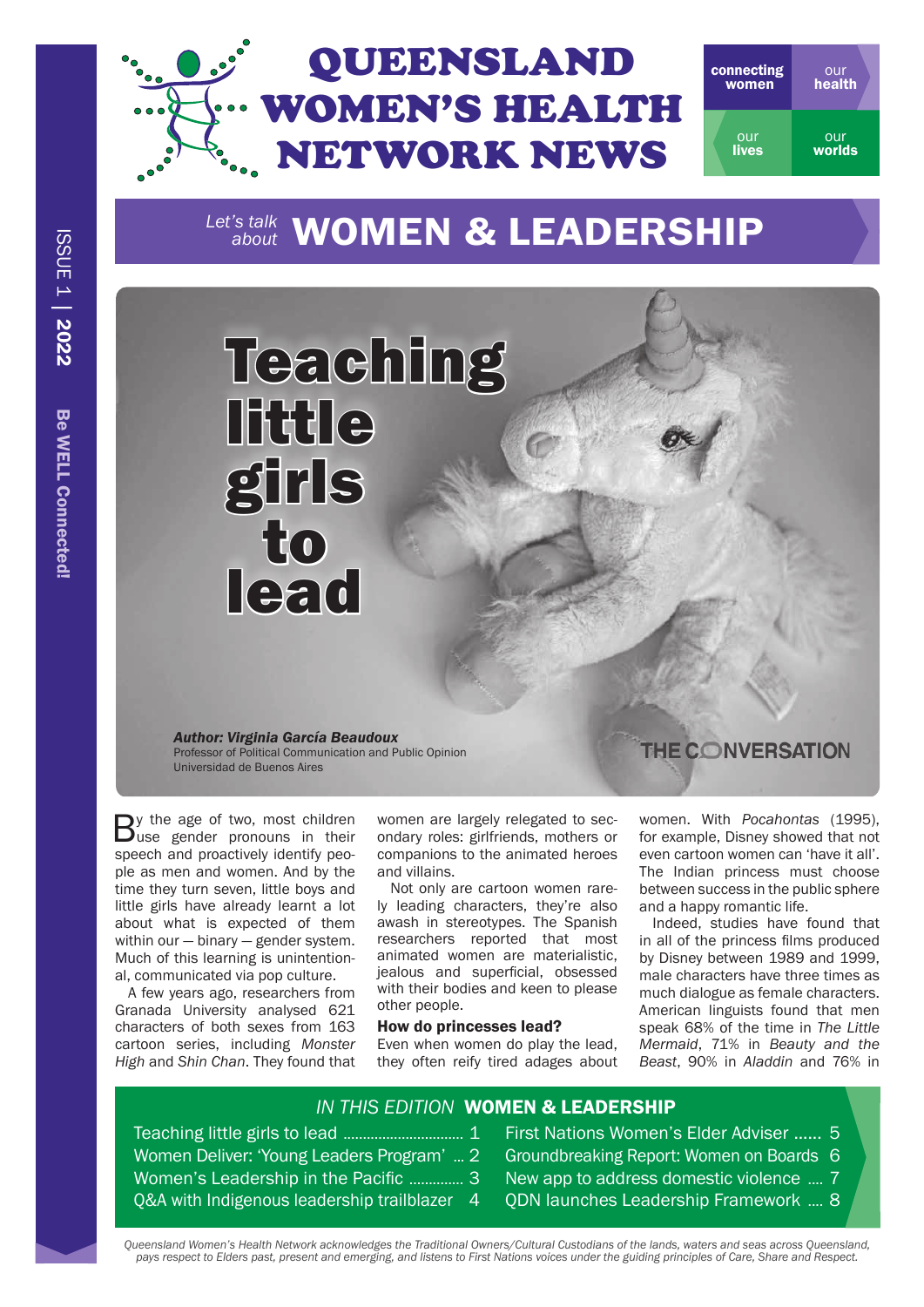#### *Continued from page 1*

*Pocahontas*. Ariel, the little mermaid herself, actually prefers to be struck dumb forever in exchange for a man.

These lessons are not lost on children, who are well aware that superheroes are mostly boys and princesses are girls. That makes it more difficult to model leadership for young women. Unlike superheroes, who use their extraordinary gifts to do good for society, cartoon princesses tend to focus on private issues, not public service.

Disney has shown some improvement since the days of passive Snow White (1937) and submissive Cinderella (1950). In recent years, female leaders have appeared among the studio's characters, most notably in *Mulan* (1998) and the 2013 megahit, *Frozen*.

But the messages conveyed are not so far removed from the most conventional Disney stereotypes. Mulan is a bold Chinese warrior, respected and followed by her people … all of whom think she is a man, because she has deceived them by cutting her hair. The point here





Women Deliver is a leading global<br>day occupity and the booking and der equality and the health and rights of girls and women.

The award-winning Women Deliver 'Young Leaders Program' connects passionate young advocates with the platforms, people, and resources to amplify their influence on a larger scale. With an emphasis on sexual and reproductive health and rights, Women Deliver elevates the work of young people taking a stand for gender equality. The program has reached 1,000 young advocates from 148 countries.

### For full information visit: <https://womendeliver.org/>.

*Source: Based on <https://womendeliver. org/press-kit/>.*

appears to be that to become a good leader, a woman should look and act like a man.

*Frozen* was hailed as 'not your typical princess movie', because it portrays two sisters who don't need to be rescued by a handsome prince. Instead, at the film's end, Elsa and Anna save each other with their sororal love. But, the protagonist Elsa has

dubious leadership skills. As the elder sister, she is responsible for governing, but when she gets nervous she lets her emotions get the better of her. Despite her good intentions, she cannot effectively wield power. As a result, she freezes her realm and withdraws into a solitary world. In other words, she lacks emotional intelligence.

#### Lessons in female leadership

What have we learned? Now, children, repeat after me:

- 1. Leadership is male.
- 2. Women are better leaders when they look and act like men.
- 3. A successful public life interferes in a woman's private life.
- 4. When women get emotionally involved, they lose rational thought, and their leadership capacity fails them.

It's hardly surprising that the lessons we've internalised since childhood are reproduced every day by (adult) media coverage of, say, female politicians, who face stereotypes and obstacles utterly unknown to their male colleagues.

#### All in good fun

But wait, say some cultural observers, aren't we going too far, here? Watching Disney movies and play-acting the characters — that's just kids' stuff, fun and games!

Not exactly. [In 2016] academics from Brigham Young University in Utah looked into this subject, interviewing and observing 198 boys and girls in preschool and kindergarten.

They found that the more the girls identified with 'princess culture', the more they exhibited patterns of behaviour that corresponded to female stereotypes suggesting that beauty, sweetness and obedience are women's most valuable assets. The study empirically validates concerns that sociologists and feminists have been discussing for some time.

Recognising that female leadership is not well represented in Western society doesn't mean kids shouldn't be exposed to these cultural products. It's fine for a



girl to play at being a princess, as long as she can also kick around a soccer ball, build things with nuts and tools, play the drums and fancy becoming a scientist, engineer, astronaut or firefighter.

Likewise, there's no reason why a boy dressed as his favourite superhero shouldn't pretend to take care of babies, cook dinner or vacuum the house.

#### Gender free toys

This was the message of a 2015 holiday advertising campaign launched by the French supermarket chain System U, which reminded consumers that there are not toys for boys and toys for girls there are just toys.

The commercial, headlined #Gender FreeChristmas, opens by reflecting the clichés that surround children from birth, saying that perceptions about gender ('Girls like kitchens', 'boys play with guns') are shaped by what we're taught when we're very young. Those stereotypical conceptions fall apart when a group of little girls and boys are allowed to enter a room full of toys. A little girl rushes to the model car set; a boy goes for a baby doll.

Whether driven by profit or by social responsibility, companies [have] become more aware of the gender stereotypes promoted by their products. In Sweden, the chain stores Toys R Us and BR-Toys have said they'll stop publishing genderdifferentiated catalogs and dividing toys into 'girls' and 'boys' sections.

Still, families must talk with children about the meaning of what they see, ensuring that girls understand that princesses are just one kind of role model — there's also the powerful Wonder Woman, smart Velma from *Scooby-Doo*  and Peppa Pig (dubbed a 'weird feminist' by one conservative blogger).

And, last but not least, adults must ensure that we do not reinforce negative gender messaging in our daily lives by making girls feel that they are most valuable when they look like pretty princesses.

**Source**: This article is republished from The Conversation *under a Creative Commons licence (CC BY-ND 4.0). Read the original article (13 July 2017) at: <https:// theconversation.com/teaching-little-girls-to-lead-77146>.*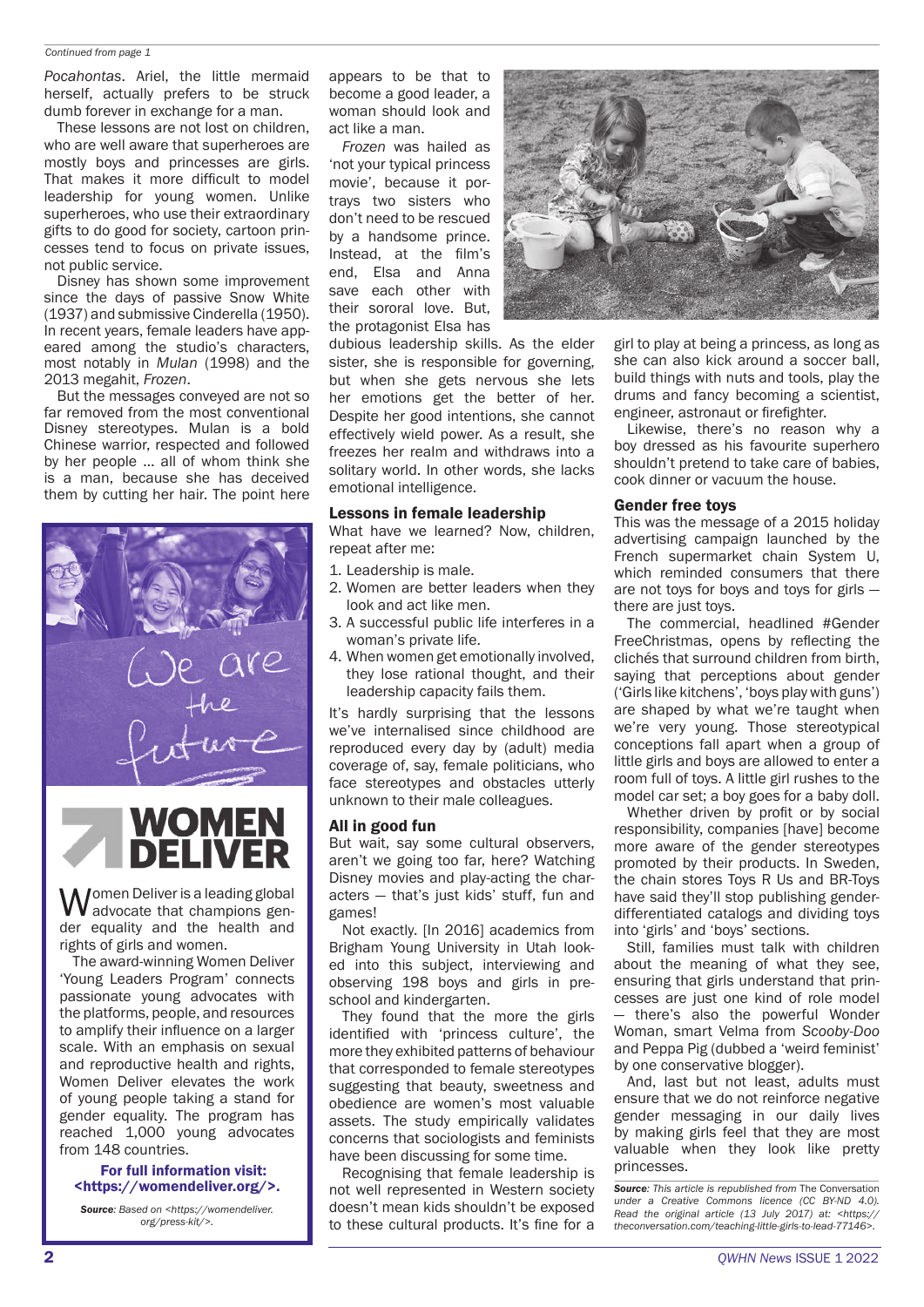# Women's Leadership in the Pacific

# **Trailblazer** opens world of disaster management to women

*Author: Yo Kunieda UN Office for Disaster Risk Reduction* 

In the midst of the COVID-19 pandemic,<br>women leaders in the Pacific have been<br>able to example large appear to bring the In the midst of the COVID-19 pandemic. able to carve a larger space to bring the voices and perspectives of women and girls to the policy tables and influence disaster preparedness and response.

Ms Agnes Titus, of the Nazareth Centre for Rehabilitation in Bougainville, an autonomous region in Papua New Guinea, combined her experience and expertise in women's empowerment, peace, and security with her mediation skills to influence the composition of the regional disaster management committee in Bougainville.

"We spoke for the need to include women at the design table of disaster management or disaster recovery. You could hear a pin drop because it was the first time for these men, who normally go to these meetings, to hear that. We stressed the fact that women's needs are actually different from men's and so we have to take these things into account when we are preparing for disaster and recovery. These things have come now to the table of the decision makers," Ms Titus said.

Her example is one of many being supported by the 'Shifting the Power Coalition,' which is a Pacific network of women leaders adapting their work to better support disaster prevention, preparedness, and advocacy.

Shifting the Power Coalition describes itself as a regional feminist alliance focused on strengthening the collective power, influence and leadership of diverse Pacific women in responding to disasters and climate change.

The COVID-19 pandemic has highlighted even further the need for more empowered leadership of women and girls at the community level across the six countries in which the Coalition is active: Fiji, Papua New Guinea, Samoa, Solomon Islands, Tonga, and Vanuatu.

Experience from both the Samoa measles epidemic last year as well as the ongoing COVID-19 crisis has revealed significant gender inequality in terms of access to healthcare, resources, and information — all of which play a key role in prevention, early intervention, and treatment to lower disaster losses.

Queensland Community Recovery Information

### SELF RECOVERY APP

The Self Recovery App provides access to vital information about disasters and emergencies in Queensland. The app features tips for preparing for disasters and cleaning up after them, including:

- insurance information
- personal and family support
- business support
- how to volunteer
- how to donate goods and services
- how to make a financial contribution.

To download the Self Recovery App, visit the Apple or Android stores.

### COMMUNITY RECOVERY QLD

A Facebook page helping Queenslanders recover from disasters and improve resilience for the future: <https://www. facebook.com/RecoveryQLD/>.

### *For information and support phone the* COMMUNITY RECOVERY HOTLINE 1800 173 349

### In an emergency call Triple Zero (000)

*Source: Based on © The State of Queensland 2021 under a Creative Commons International licence (CC BY 4.0) <https://www.qld.gov.au/community/disastersemergencies>.* 

A new report from the Coalition says greater engagement with women and girls will help prevent and reduce pandemic risks across the Pacific. It said that local women — who know their communities best — can provide a more holistic and inclusive approach to guide effective policy and action.

"Women's networks include trained community responders who can offer solutions on gender response and planning as well as needs-based recommendations for the security of LGBTQI (lesbian, gay, bisexual, transgender, questioning [or: queer], intersex community) and survivors of violence," the report says.

It urges Pacific leaders to address inequalities in the provision of health care, including through the work of the Pacific Humanitarian Pathway (PHP), which was established in April 2020 to expedite the provision of medical and humanitarian assistance to respond to COVID-19.

In particular, the report highlighted the importance of not leaving behind people living with a disability in terms of pandemic preparedness and response. Related to this, in 2018 the Pacific Forum Leaders adopted the Boe Declaration, which broadened the definition of security to include human security, humanitarian assistance, environmental security, and regional cooperation.

An assessment of women's human security by the Shifting the Power Coalition in March 2020 found that both COVID-19 and Tropical Cyclone Harold were significantly affecting economic, health and food security, as well as community and personal security. [...] *This project is supported by the Australian Government and ActionAid Australia.*

*Source: This article is an excerpt based on © United Nations. Read the full article at: <https://pacific.un.org/ en/107644-womens-leadership-pacific-trailblazer-opensworld-disaster-management-women>.*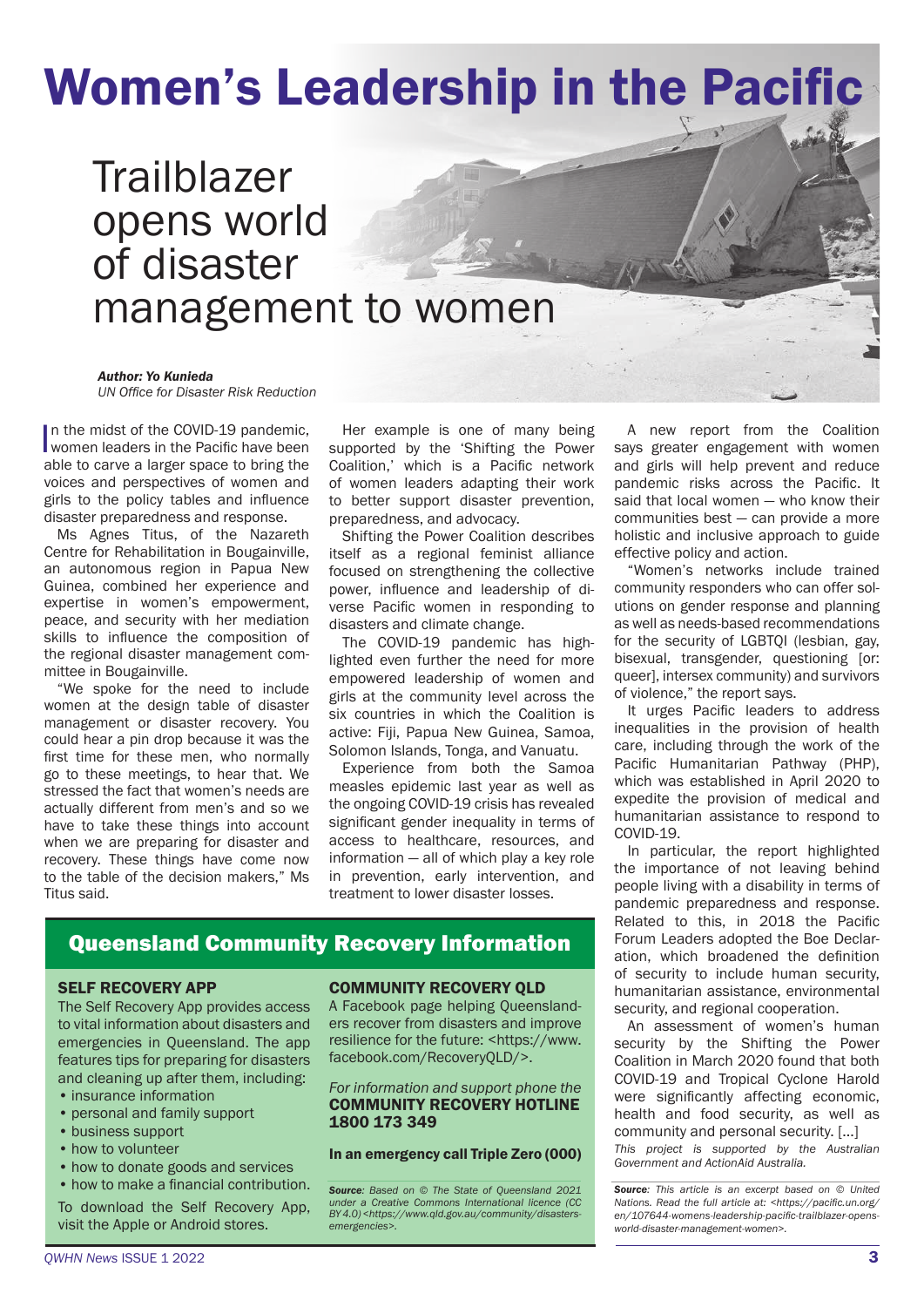

Indigenous leadership: Q&A with Wiradjuri trailblazer Dr Jessa Rogers

> *Author: Jessica Abramovic*  BroadAgenda

Dr Jessa Rogers has a long history<br>
of working to empower Aboriginal<br>
and Texas Strait Islander assals and Torres Strait Islander people particularly children and women. She was the first principal of the Cape York Girl Academy, Australia's first boarding school designed specifically for young mothers and their babies, and has worked with MATSITI (More Aboriginal and Torres Strait Islander Teachers Initiative) and has been heavily involved in Reconciliation Australia's Schools Program, *Narragunnawali*.

Dr Rogers is also a leader within multiple communities, and [as at June 2018] sits on the Federal Expert Reference Group on ELLIC (English Language Learning for Indigenous Children), the ACT Ministerial Advisory Council for Women, and the Management Committee of Future Earth Australia, Australian Academy of Sciences. She also completed a 3-year term on the National NAIDOC Committee.

### *Q1. What has been your biggest personal and career accomplishment so far?*

My 'greatest' personal achievement was and is raising my sons. I fell pregnant at 16 and was kicked out of home. Managing to complete my undergrad double degree with him on my hip (and

under the computer desk at QUT!) is something I still can't believe I did. Looking back, I didn't feel young. Now I'm 33 and I feel old thinking about my youth!

### *Q2. How would you define your leadership style?*

Lead by example. I have never believed in anything more than working hard and doing my best, while lifting others up to do the same. I have observed many leaders who talk the talk, but don't walk the walk. It seems so inauthentic to me. I aim to inspire other people by the way I work, not just through achievements or accolades. It's the way you make others feel that I think sticks with those you are leading. Everyone has skills and talents and it sometimes only takes one person to see those to inspire change and action.

### *Q3. You graduated Year 12 with a 10-day-old son. What was that experience like and how has it shaped your leadership journey?*

Being a woman and a mother are core to my identity, along with my Aboriginality. These three things are the only 'constants' I have had for over half my life, and really imbue everything I do. I think being a mother so young made me

aware of the challenges people might be facing in their personal lives and inspired me to work with what schools sometimes call 'at-risk' students. Students who have additional challenges have always been a passion of mine because they are so resilient and amazing. They inspire me.

### *Q4. You have a strong background in the education sector. Do you think education policy adequately considers the development of girls enough to ensure they become strong and resilient leaders?*

No, not really. We know the Government has had a much larger focus and has much greater spending on Indigenous boys, in comparison to Indigenous girls, for example. That makes no sense to me, when women are the backbone of many communities. The idea of women leading

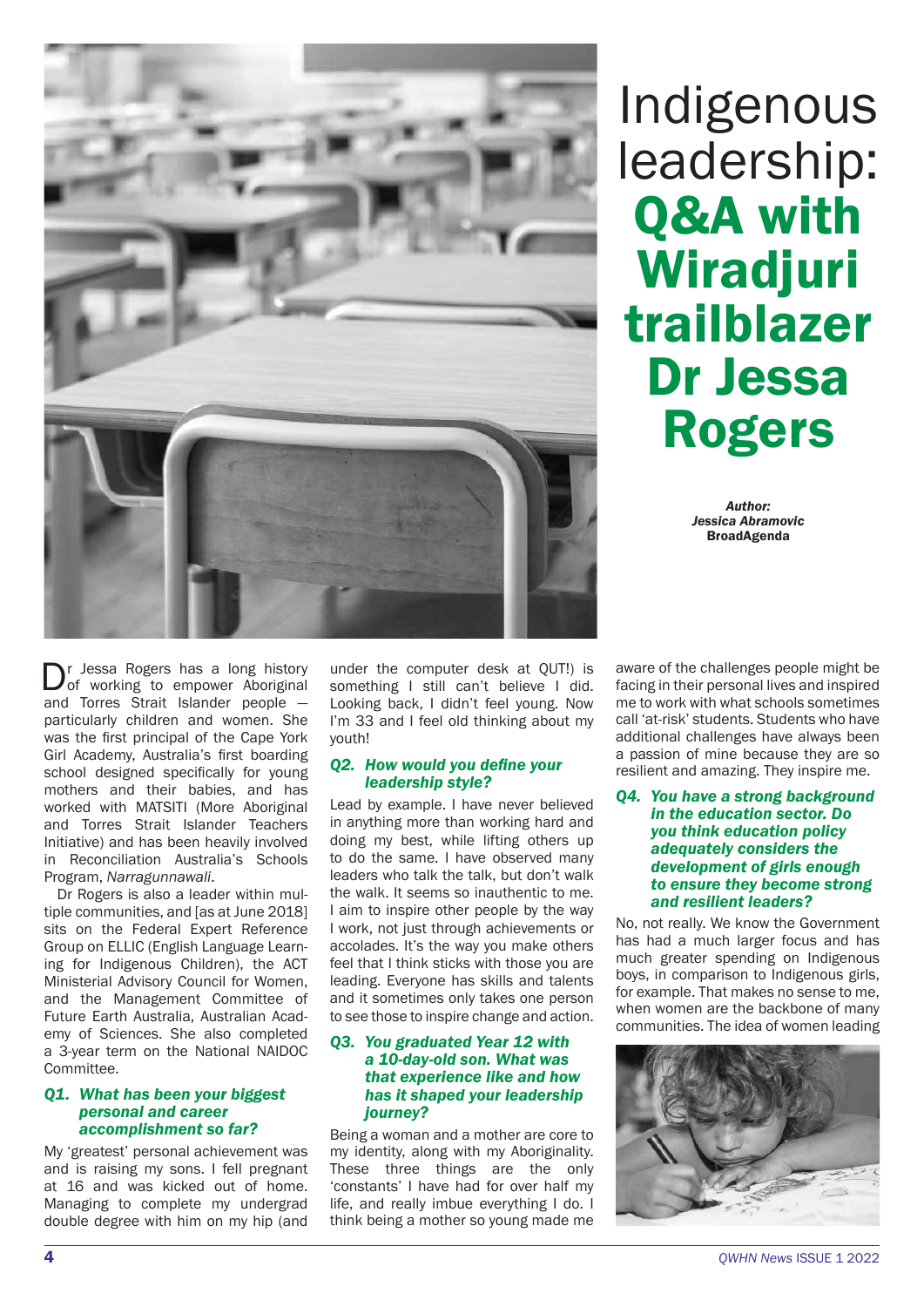without men is still impossible for many male leaders to grasp.

I think education often tries to hit the middle — all genders, all ages, the average student — and hope for the best. I look forward to the day co-educational schools really have a focus on building female leaders. It has always struck me as strange, when I look at our multicultural. diverse society, constantly seeing the complete opposite in leadership spaces: boardrooms that are mostly made up of middle-age and older white people, and mostly males.

### *Q5. We are inspired by the Cape York Girl Academy — tell us about the Academy and your involvement.*

In the final stages of my PhD on Indigenous girls' experiences in boarding schools today, I received an email looking for someone to become school principal of a new school that was being proposed in Far North Queensland for teenage Indigenous mothers. Of course, I was immediately interested and applied. I had no idea the role was to write the curriculum, employ the staff, oversee a massive building project, start a childcare centre, gain accreditation as a school and — most importantly enrol 15-20 girls from some of the most remote regions of Far North Queensland!

I'm proud to say I built an amazing team of mostly Indigenous women, and we did all of that and more. Once the school was running smoothly, I stepped down as Principal as had been the plan, and completed my PhD back in Canberra. I remain in contact with the girls, and two of them graduated last year from year 12, something many people never believed possible.

*Q6. From your PhD in Photoyarn with Aboriginal and Māori girls, to your work with the Centre for Aboriginal Policy and Economic Research, to sitting on the National NAIDOC Committee and the Federal Expert Reference Group on English Language Learning for Indigenous Children, your work with Indigenous communities is obviously a core value. What insights does this work give you regarding female Aboriginal and Torres Strait Islander leadership?*

I'm a critical thinker, and I have been in this space for a little while now. Something I am aware of, is that Aboriginal leadership has changed over time. Back when Charlie Perkins was leading, he was in his 30s and 40s. Many of the big names in Aboriginal leadership have been 'leaders' since this age.

'First Nations Women's Elder Adviser' a first for shared understanding of health



*International Women's Day 8 March 2022*

istening to the voices of First Nations women has been taken to a new level with the appointment of Gunggari Elder, Aunty Peggy Tidyman *(pictured)*, as Queensland Women's Health Network's inaugural 'First Nations Women's Elder Adviser'.

The voluntary position is unique in acknowledging and respecting the valuable role that First Nations women Elders play in all aspects of health outcomes relating to family, culture and community.

The concept of a First Nations Women's Elder Adviser (FNWEA) role was raised by Aunty Peggy in 2021 in the lead up to her retirement from the QWHN Management Committee. It came in response to the Committee's request to continue the valuable relationship, in order to enhance the commitment towards partnering with and improving health and cultural access for First Nations women across Queensland.

In accepting the role, Aunty Peggy said, "This will create a shared understanding of cultural links to health practices, strengthening partnerships and listening to the voices of First Nations women Elders at the community level. It will support QWHN Representatives to connect with First Nations Elder networks on cultural perspectives that incorporate 'Close the Gap' targets for First Nations women's health and well-being outcomes."

QWHN Chairperson, Dr Betty McLellan, said "A woman with Aunty Peggy's knowledge and understanding was simply too valuable for us to lose, and we're delighted that she's taken on this new role with QWHN.

"On this International Women's Day 8 March 2022, we acknowledge the important contributions of First Nations women past and present, and stand in solidarity to support their calls for truth-telling and justice. We encourage other women's not-for-profits to take action by connecting with, and listening to local women Elders to develop their own adviser positions. Organisations are welcome to use our FNWEA document as a starting point."

The FNWEA document is available at: <http://qwhn.asn.au/servicesview/news/>.

However, today, Aboriginal women in their 30s are not given the same space it's mostly older voices that are brought to the table by the Government, those 40+. I believe our young people are our future, and the space between 'young Indigenous leader' and recognised voices is something that I am focused on. There are huge numbers of Aboriginal women, known and mostly unknown, who are keeping Aboriginal progress going, and they deserve to be heard.

*Source: This article is republished from* BroadAgenda *under a Creative Commons licence (CC BY-ND 4.0). Read the original article 6 June 2018 at <https://www. broadagenda.com.au/2018/q-and-a-with-wiradjuritrailblazer-dr-jessa-rogers/>.* 

### National Council of Women of Queensland bursaries

The NCWQ represents the voice of<br>thousands of women through its<br>official examinations and individual affiliated organisations and individual membership. NCWQ Bursaries are awarded to the successful Queensland female student applicants for one of the range of bursaries on offer.

The bursary timeline for 2022 is: 4 April 2022 — Applications open 23 May 2022 — Applications close

> For full information visit: <https://ncwq.org.au/>

*Source: Based on © 2022 National Council of Women of Queensland <https://ncwq.org.au/>.*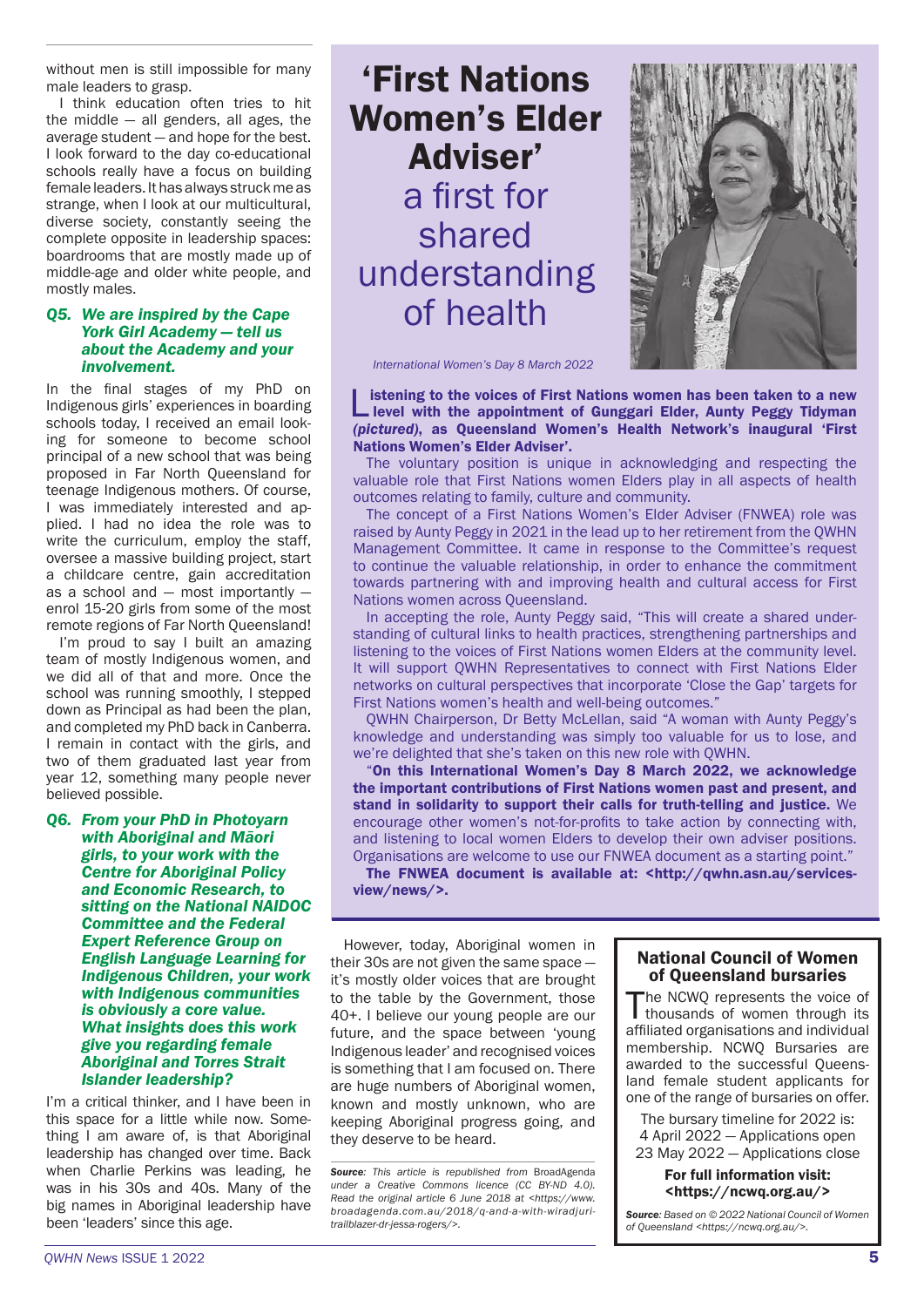AGEC INSTRUMENTAL IN GROUNDBREAKING REPORT

### WOMEN ON BOARDS

**A**ustralian Gender Equality Council<br>
(AGEC) was proud to launch the<br>
Towards Board Conder Barity report *Towards Board Gender Parity* report [in July 2021], which showcases how Australia has now reached 30% of women on boards, making it one of three countries to do so without the imposition of legislated quotas.

AGEC, Australia's first independent group dedicated to gender equality, spearheaded the project in conjunction with the Australian Institute of Company Directors (AICD). The research was published by the University of Queensland Business School.

*Towards Board Gender Parity* builds upon previous research and outlines how the percentage of women on ASX200 boards now stands at 33.6% (as at 30 June 2021), compared to just 8.3% in 2009. It highlights the principal organisations and bodies behind the results, and what next steps might be taken towards achieving board gender parity.

The report highlights some of the key levers driving the change as:

- ASX Corporate Governance Council recommendations
- Data, research & transparent reporting
- Mentoring of senior female executives
- Campaigning by key industry players including superannuation funds and investors
- Advocacy from Chief Executive Women, Champions of Change coalition, 30% Club Australia and Women on Boards
- State and Federal government board targets.

AGEC Chair Coral Ross AM commented, "This news clearly shows that, with a concerted effort at all touchpoints, achieving progress towards gender parity can be achieved. Further, the cooperation between the different alliances and groups who all played a role, is to be applauded. Together, we can — and we do — make a difference to attaining gender equality in Australia."

#### The report is available at <www.agec.org.au/resources/ women-on-boards/>.

*Source: This article is a short excerpt based on © The Australian Gender Equality Council <https://www.agec. org.au/ [...] AGEC-Media-Release-FINAL-Towards-Board-Gender-Parity-Report-July-2021-copy.pdf>.*



Australia provides an interesting arena in<br>which to study women's leadership. Its early enfranchisement of [white] women opened pathways to power from which women in other countries were excluded for most of the next quarter century. […]

Existing theories of leadership struggle to explain the varied ways in which women have contributed to their communities. Drawn largely from the areas of business and management they take a narrow view of leadership,<br>understanding female participation understanding primarily in terms of a deficit model, positioning women within or in opposition to models developed by and for men. *The Encyclopedia* embraces a broader definition, using as a guide the ability to influence and enlist followers in a process of bringing about change. Through a selection of thematic and individual entries, it explores understanding of leadership both within the women-only organisations that sought to inject a female voice into a male-dominated world, and in situations in which women entered as individuals into previously male-only spaces. What the entries show is that while there is no single model of women's leadership, there are significant clusters of characteristics that make that leadership distinctive […].

Authors of the thematic entries […] have stressed different styles and philosophies of leadership across the spectrum of activities in which women have engaged from a complete rejection of the concept in favour of collective responsibility, to acceptance of the hierarchical patterns characteristic of the more traditional masculinist notions of leadership. While the entries show that the latter tended to be more common in the earlier part of the century, there were clearly spheres of activity where this was not the case (such as among Indigenous women) and where it was modified by a growing emphasis on networking and mentoring. As second-wave feminism gained traction from the 1970s, the emphasis on collective responsibility expanded. But, in spheres such as the media and the corporate business world that remained predominantly masculine domains or where leadership was concentrated in male hands, women continued to struggle to have their voices heard and perspectives considered. Nevertheless, the twentieth century undoubtedly saw an expansion of fields in which women were

### The Encyclopedia of **WOMEN AND LEADERSHIP** in Twentieth-Century Australia

*Authors: Shurlee Swain & Judith Smart* Australian Women's Archives Project

able to exercise influence and bring change to leadership ideas and practice. [...] [C]hanges in household technology and, more importantly, the increasing ability to control family size, freed a far greater proportion of partnered women to move into positions of leadership, producing patterns that are far more representative of the community as a whole. [...] By century's end women were exercising leadership across a very wide range of occupations, claiming a right to speak, often in the face of considerable resistance. Although not all of the leaders profiled [in *The Encyclopedia*] would consider themselves to be feminists, many were beneficiaries of feminist achievements, initially through the expansion of educational opportunities, and later through legislation to remove gender discrimination and, in some cases, to mandate affirmative action. Feminism allowed some women to assert more definitively the right to a single life, providing them with the opportunity to devote to their career the single-mindedness that was previously the preserve of men. It also gave to women a willingness to question the status quo and to strive to enter previously all-male domains. [...]

Leaders who understand their success in feminist terms are more likely to minimise their individual achievements. Rather, they acknowledge the importance of mentors and role models, female friendships and networks and supportive partners and families. They constitute their leadership not in terms of individual ambition but rather depict themselves as falling into leadership as a result of taking a stand on an issue they considered to be important. They emphasise the importance of collaboration and see the credit as something that should be shared. Leadership, they argue, is task focused, and achieved by working within a group rather than ahead of it, nurturing and empowering others rather than advancing the self. [...]

These are women of the pre-Google age. While many were richly rewarded for their achievements, their stories run the risk of fading as those who remember them pass on. *The Encyclopedia* stands as a more permanent memorial.

*Source: This article is a short excerpt from the Australian Women's Archives Project 2014 <http://www.womenaustralia. info/leaders/credits.html>. Reproduced under a Creative Commons International Licence (CC BY-NC-SA 4.0).*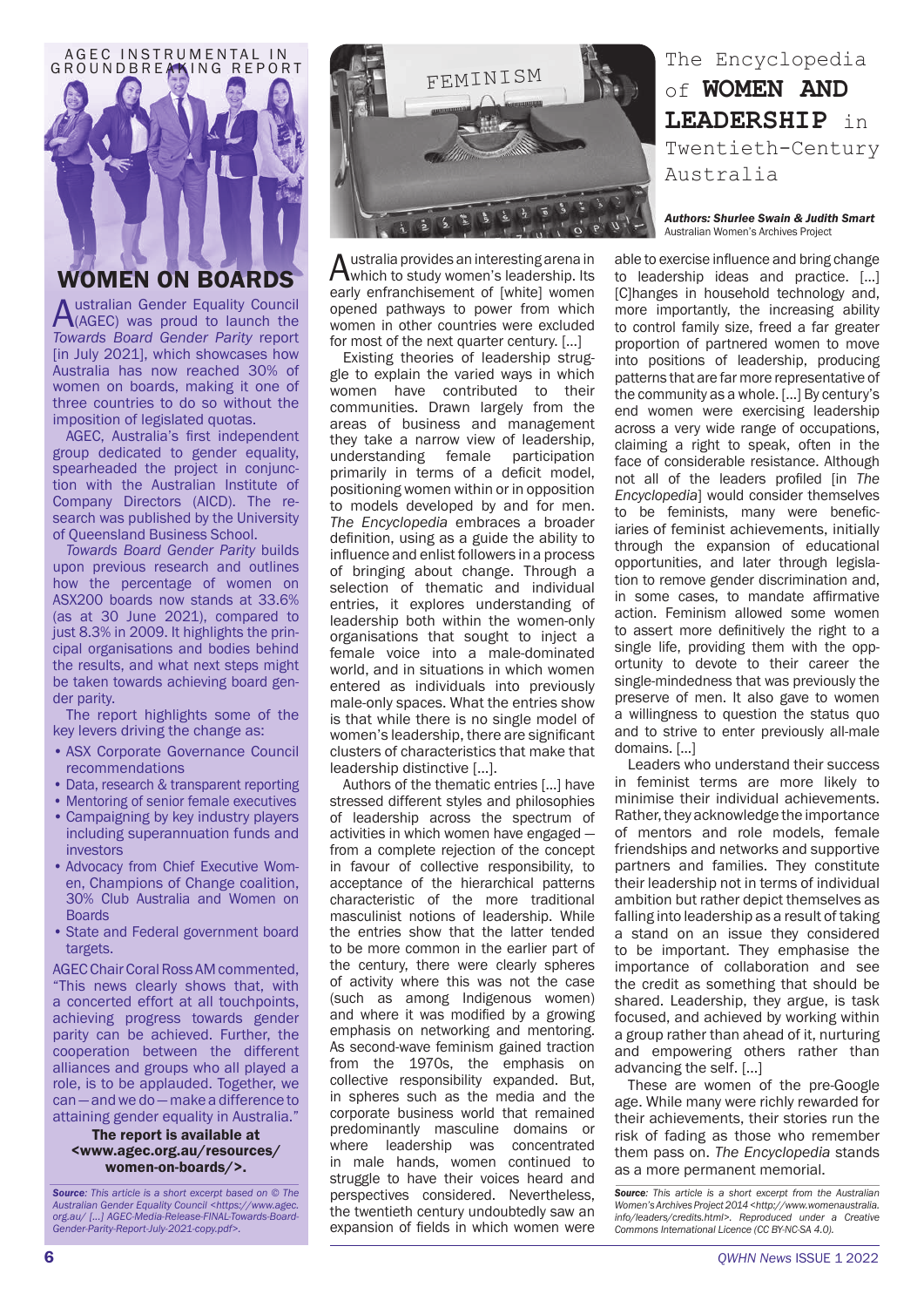



### NAIDOC Week 2022 NAIDOC Week 2022 will be held from Sunday 3 July to Sunday 10 July.

This year's theme  $-$  Get up! Stand up! Show up!  $-$  encourages all of us to champion institutional, structural, collaborative, and cooperative change while celebrating those who have already driven and led change in Aboriginal and Torres Strait Islander communities over generations.

Events will be held around Australia during NAIDOC week to celebrate the history, culture and achievements of Aboriginal and Torres Strait Islander peoples.

NAIDOC is celebrated by people from all walks of life, Indigenous and non-Indigenous. The week is a great opportunity to participate in a range of activities and to support and amplify the voices of Aboriginal and Torres Strait Islander communities.

For full details visit <https://www.niaa.gov.au/news-centre/>.

*Source: Based on © Commonwealth of Australia 2020. The 2022 National NAIDOC logo is provided under a Creative Commons Licence (CC BY-NC-N4 4.0).* 

### MAY IS DOMESTIC AND FAMILY VIOLENCE PREVENTION MONTH

### New mobile app to address domestic and family violence

A new phone app is now available to<br>A make it easier for Queenslanders to recognise domestic violence and safely take action to support their friend or family member.

Minister for Women and the Prevention of Domestic and Family Violence Shannon Fentiman said the Palaszczuk Government have partnered with the Griffith University MATE Bystander Program and Telstra on the new bystander app project.

"Across the State our communities have been deeply impacted by recent tragic events and we know people want to do more to put a stop to violence against women," Minister Fentiman said.

"That's why we have partnered with the Griffith University MATE Bystander program and Telstra to develop the *Be there* app to make it even easier for Queenslanders to access vital information they need to support a friend or family member experiencing domestic and family violence (DFV).

"The community has been coming out in force, at rallies and vigils, declaring 'enough is enough'. This app will be aimed at these very people who are determined that they won't let this happen to their friends, family and loved ones. We're trying to make it easier for Queenslanders to identify what DFV is and be able to respond earlier and appropriately to what can usually be a complex and difficult situation. The app will provide helpful information and will refer users to resources and services," she said.

"It will also work as a guide to help a bystander to do simple appropriate things like check in with their friend, offer their support — now or whenever they need it. Because we know that even the smallest gestures or actions can be powerful."

The *Be there* app is now available from Apple and Android stores.

*Source: This article is an excerpt based on © The State of Queensland 1997–2022 (Department of the Premier and Cabinet) <https://statements.qld.gov.au/ statements/94114>. Published 15 December 2021.*

![](_page_6_Picture_18.jpeg)

### Can stress be tough on your oral health?

It can be stressful for women<br>who are leaders trying to make a<br>difference of work this a loader's t can be stressful for women difference at work. It's a leader's job to make tough decisions and not avoid them; to say 'yes' to opportunities and extra responsibilities; to get the job done but also consider the needs of others.

Landing a leadership position often brings unwanted but inevitable stress, and while this can energize us, it can also drain us and impact our health.

'Bruxism' (clenching and grinding of the teeth) commonly occurs when the body is under significant stress. It is not part of normal chewing movements. A recent research study in Israel found that women clench or grind their teeth more than men when stressed.

Bruxism can occur during the day, or while sleeping when the body has no conscious control over actions. It can lead to gum recession, worn or cracked teeth, fractured fillings, muscle pain, headaches, earaches, or problems with the jaw, jaw joint and surrounding muscles (temporomandibular joint disorder).

Dentists can provide a range of treatments for bruxism sufferers, including injections to relax the muscles, and plastic devices worn over the teeth to protect them during sleep (occlusal splints).

They may also recommend physiotherapy, relaxation exercises, stress management or biofeedback techniques.

If you think that bruxism may be the cause of your pain or other symptoms, please see your dentist for an assessment and diagnosis.

#### *References*

*<https://www.teeth.org.au/teeth-grinding> <www.sciencedaily.com/releases/2020/11/ 201116184431.htm>*